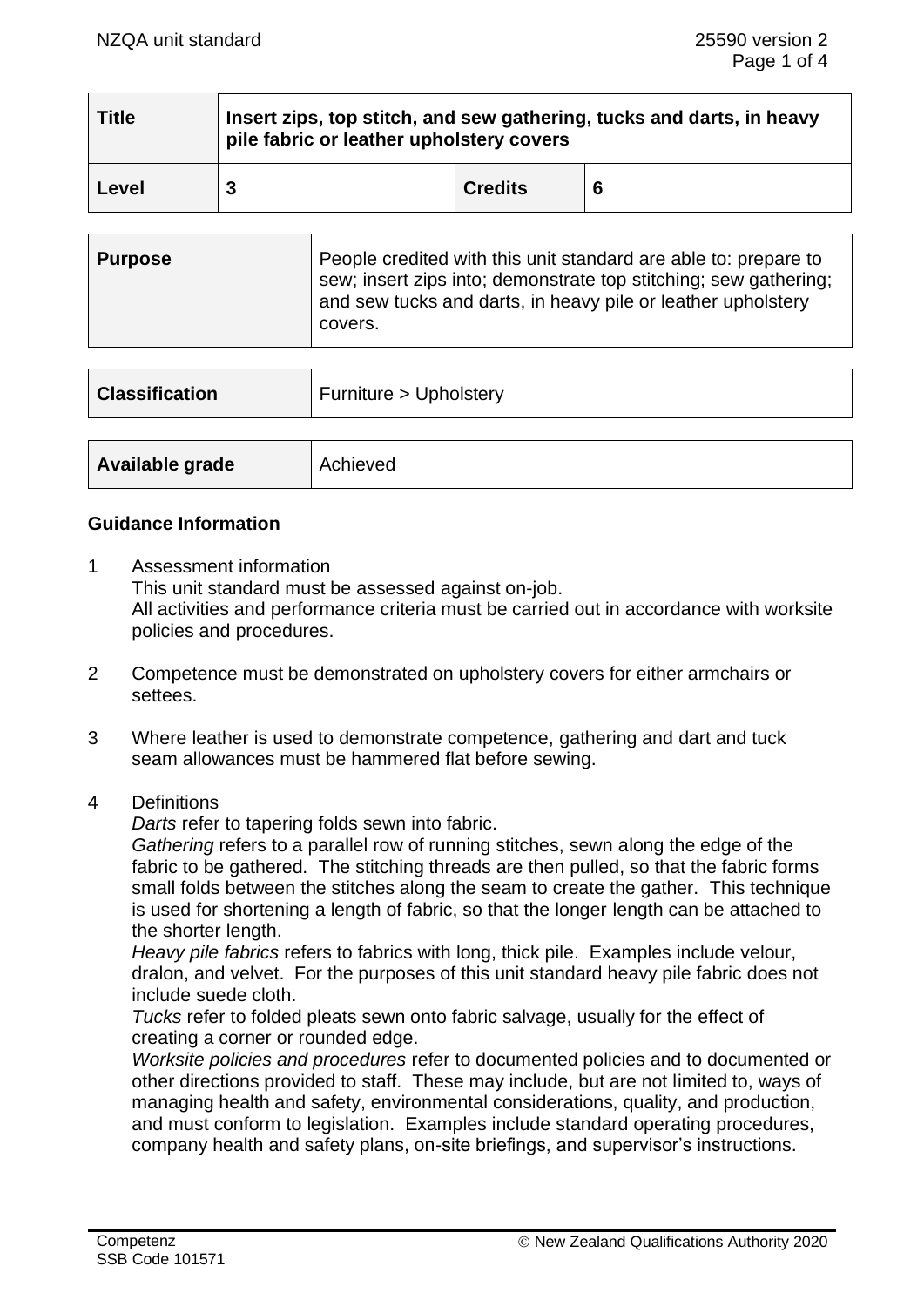# **Outcomes and performance criteria**

## **Outcome 1**

Prepare to sew heavy pile fabric or leather upholstery covers.

## **Performance criteria**

| 1.1 | Job specifications are obtained and interpreted. |                                                                                     |  |
|-----|--------------------------------------------------|-------------------------------------------------------------------------------------|--|
|     | Range                                            | item being sewn, number of items, sewing plan, zip type, fabric<br>type, timeframe. |  |
| 1.2 |                                                  | Materials for the job are obtained in accordance with job specifications.           |  |
|     | Range                                            | fabric or leather panels, zip, slider, thread, elastic or tape if<br>required.      |  |
| 1.3 |                                                  | Machine is prepared in accordance with job specifications.                          |  |
|     | Range                                            | threaded, foot changed, needle changed.                                             |  |
|     |                                                  |                                                                                     |  |

1.4 Test seam is sewn and stitch size and tensions are checked and adjusted if required.

#### **Outcome 2**

Insert zips into heavy pile fabric or leather upholstery covers.

#### **Performance criteria**

|  | 2.1 |  |  |  | Zip is cut to length in accordance with job specifications. |
|--|-----|--|--|--|-------------------------------------------------------------|
|--|-----|--|--|--|-------------------------------------------------------------|

2.2 Zip is sewn to fabric or leather panels in accordance with job specifications.

Range even seams, free from puckering, gathering, and stretching.

2.3 Fabric or leather is top stitched to zip in accordance with job specifications.

Range even stitch size, seams parallel and even distance from zip, tidy back tack.

2.4 Slider is fitted to zip.

Range fabric or leather panels even at ends, slider slides freely.

## **Outcome 3**

Demonstrate top stitching on heavy pile fabric or leather upholstery covers.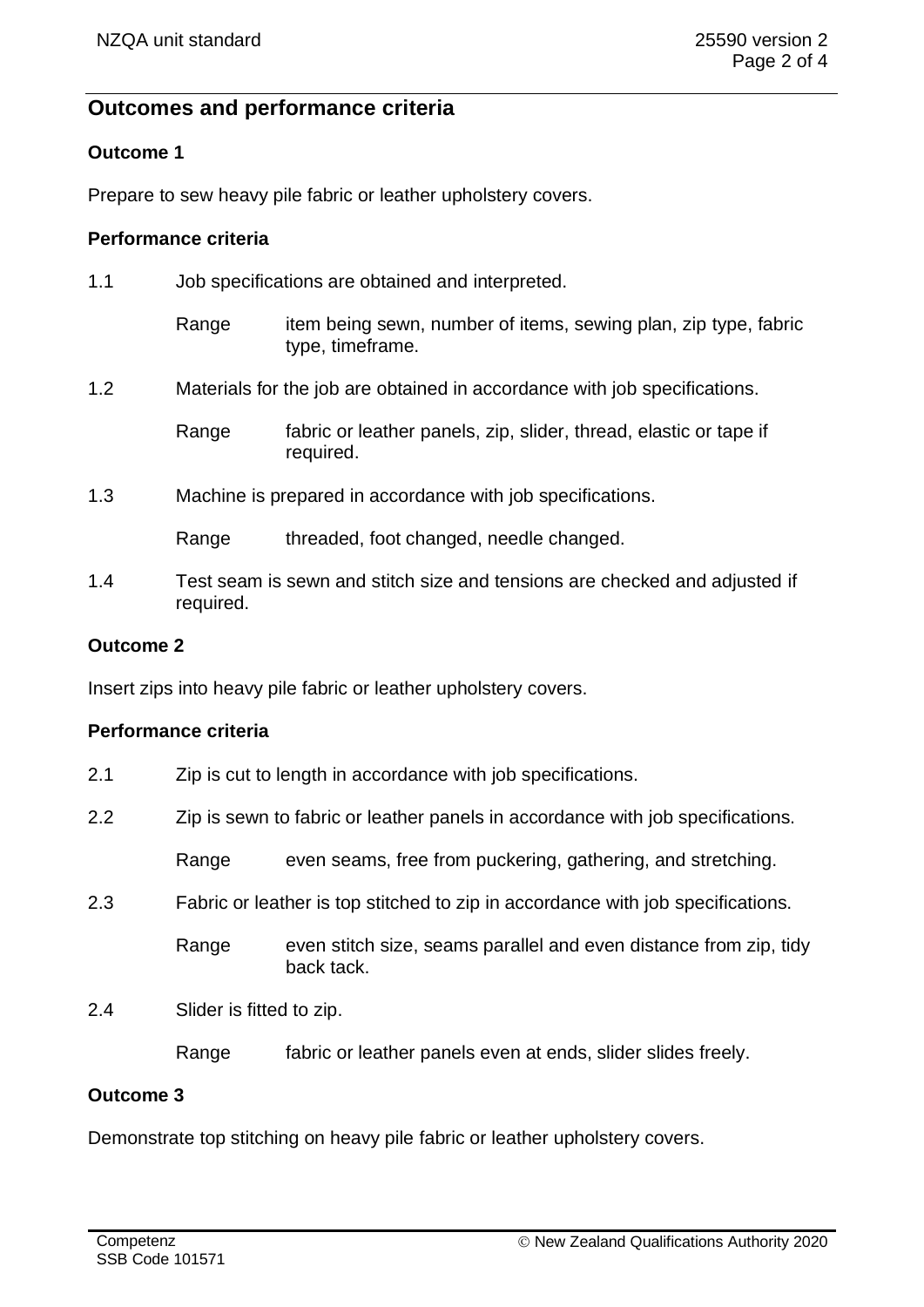#### **Performance criteria**

- 3.1 Panels to be top stitched are selected in accordance with job specifications.
- 3.2 Panels are sewn together on reverse side in preparation for top stitching in accordance with job specifications.
	- Range free from puckering, gathering and stretching, even seam allowance, even stitch size.
- 3.3 Sewn covers are top stitched.
	- Range even stitch size, top stitching parallel to seam, tidy back tack or threads pulled through and tied, panel fabric/leather and seam salvage are pulled tightly away from seam and sit flat, free from puckering.

#### **Outcome 4**

Sew gathering in heavy pile fabric or leather upholstery covers.

#### **Performance criteria**

- 4.1 Panels that require gathering are selected in accordance with job specifications.
- 4.2 Gathering is sewn into panels in accordance with job specifications.

Range checkpoints matched, gathers even size, seam close to and parallel to salvage.

4.3 Gathered panels are sewn to panel in accordance with job specifications.

Range even seam salvage, previous stitching concealed, checkpoints matched, gathering even.

4.4 Work area is left clean, clear, and safe.

#### **Outcome 5**

Sew tucks and darts in heavy pile fabric or leather upholstery covers.

#### **Performance criteria**

- 5.1 Panels that require tucks or darts are selected in accordance with job specifications.
- 5.2 Tucks are folded into panels and sewn to marks in accordance with job specifications.